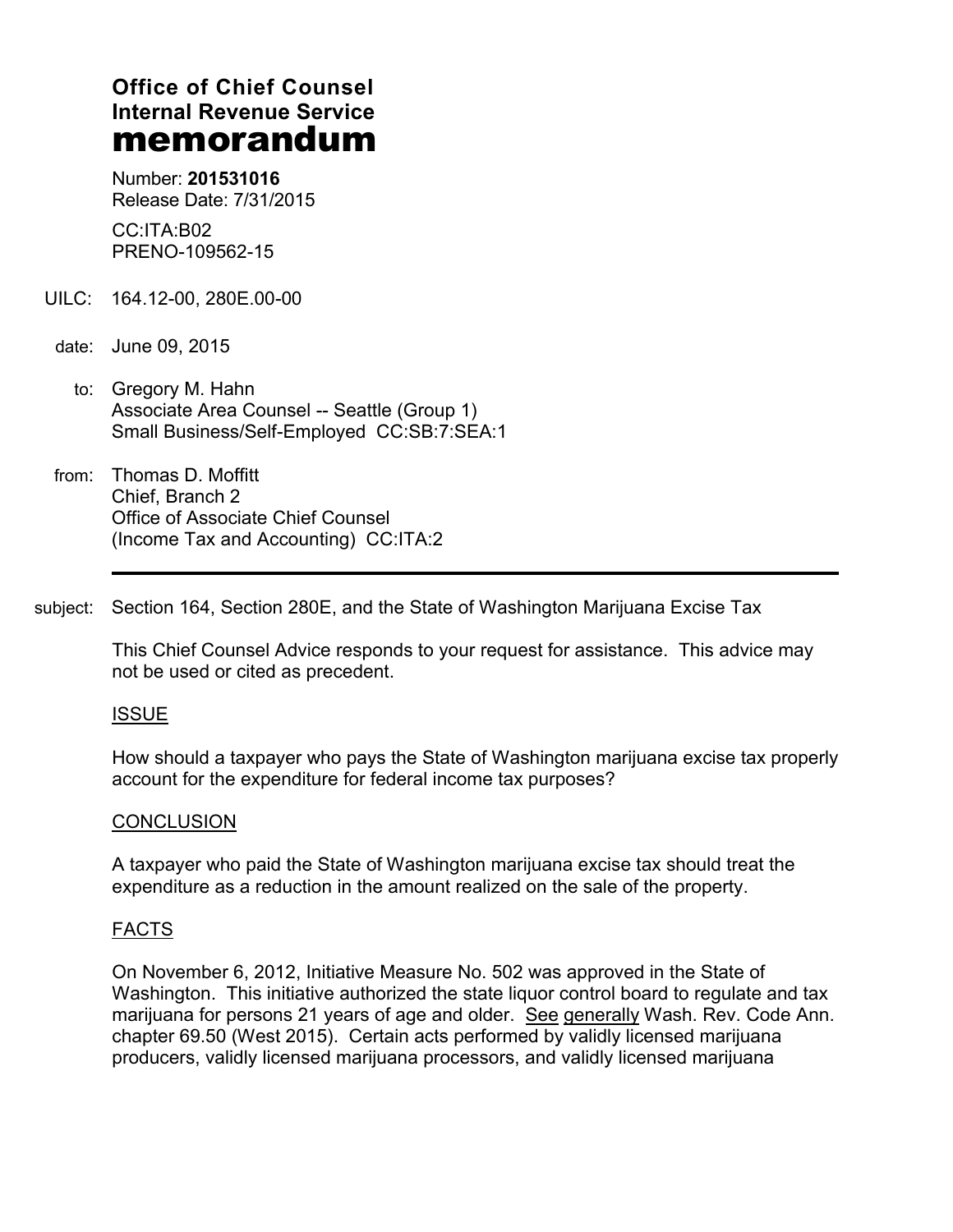retailers do not constitute criminal or civil offenses under Washington state law. Wash. Rev. Code Ann. §§ 69.50.366, 69.50.363, and 69.50.360 (West 2015).

After the passage of Initiative Measure No. 502, the State of Washington enacted excise taxes on marijuana producers, marijuana processors, and marijuana retailers. In relevant part, the law provides as follows:

Marijuana excise taxes—State liquor control board to review tax levels

 (1) There is levied and collected a marijuana excise tax equal to twenty-five percent of the selling price on each wholesale sale in this state of marijuana by a licensed marijuana producer to a licensed marijuana processor or another licensed marijuana producer. This tax is the obligation of the licensed marijuana producer.

 (2) There is levied and collected a marijuana excise tax equal to twenty-five percent of the selling price on each wholesale sale in this state of marijuana concentrates, useable marijuana, and marijuana-infused products by a licensed marijuana processor to a licensed marijuana retailer. This tax is the obligation of the licensed marijuana processor.

 (3) There is levied and collected a marijuana excise tax equal to twenty-five percent of the selling price on each retail sale in this state of marijuana concentrates, useable marijuana, and marijuana-infused products. This tax is the obligation of the licensed marijuana retailer, is separate and in addition to general state and local sales and use taxes that apply to retail sales of tangible personal property, and is part of the total retail price to which general state and local sales and use taxes apply.

 (4) All revenues collected from the marijuana excise taxes imposed under subsections (1) through (3) of this section shall be deposited each day in a depository approved by the state treasurer and transferred to the state treasurer to be credited to the dedicated marijuana fund.

 (5) The state liquor control board shall regularly review the tax levels established under this section and make recommendations to the legislature as appropriate regarding adjustments that would further the goal of discouraging use while undercutting illegal market prices.

Wash. Rev. Code Ann. § 69.50.535 (West 2015).

## LAW AND ANALYSIS

Section 280E of the Code provides: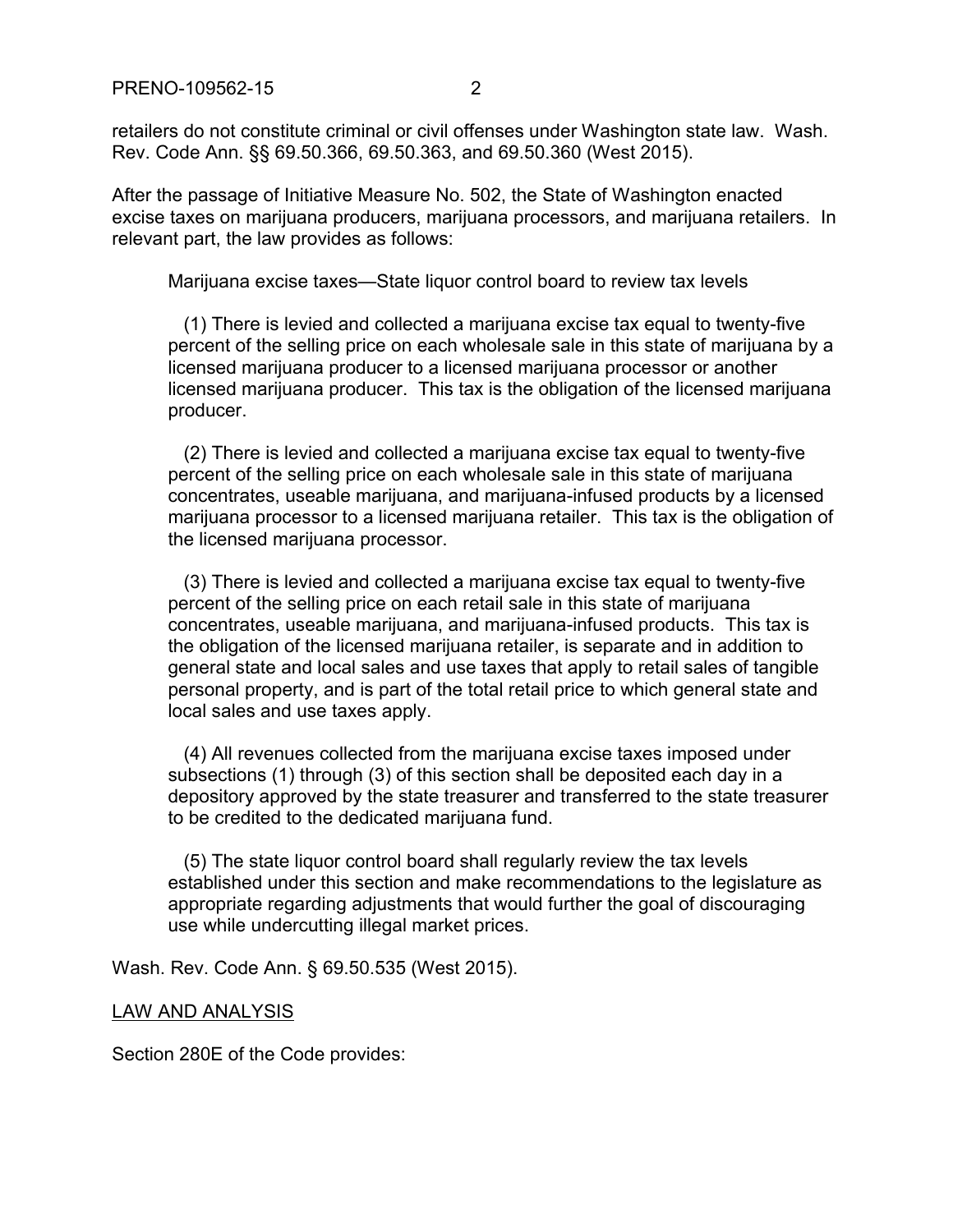No deduction or credit shall be allowed for any amount paid or incurred during the taxable year in carrying on any trade or business if such trade or business (or the activities which comprise such trade or business) consists of trafficking in controlled substances (within the meaning of schedule I and II of the Controlled Substances Act) which is prohibited by Federal law or the law of any State in which such trade or business is conducted.

For purposes of § 280E, marijuana is a Schedule I controlled substance under the Controlled Substances Act. Olive v. Commissioner, 139 T.C. 19, 38 (2012), appeal docketed, No. 13-70510 (9th Cir. Feb. 11, 2013).

Section 164(a) provides:

 (a) General rule.--Except as otherwise provided in this section, the following taxes shall be allowed as a deduction for the taxable year within which paid or accrued:

(1) State and local, and foreign, real property taxes.

(2) State and local personal property taxes.

(3) State and local, and foreign, income, war profits, and excess profits taxes.

(4) The GST tax imposed on income distributions.

(5) The environmental tax imposed by section 59A.

(6) Qualified motor vehicle taxes.

In addition, there shall be allowed as a deduction State and local, and foreign, taxes not described in the preceding sentence which are paid or accrued within the taxable year in carrying on a trade or business or an activity described in section 212 (relating to expenses for production of income). **Notwithstanding the preceding sentence, any tax (not described in the first sentence of this subsection) which is paid or accrued by the taxpayer in connection with an acquisition or disposition of property shall be treated as part of the cost of the acquired property or, in the case of a disposition, as a reduction in the amount realized on the disposition.**

(Emphasis added.) The last sentence of section 164(a) was added by section 134(a)(2) of the Tax Reform Act of 1986, Pub. L. 99-514, 100 Stat. 2085, 2116, to make it clear that State, local, or foreign taxes (other than the taxes enumerated in § 164(a)) that are incurred in a trade or business or in an income-producing activity and that are connected with the acquisition or disposition of property are to be capitalized. Sleiman v. Commissioner, T.C. Memo. 1997-530, aff'd, 187 F.3d 1352 (11th Cir. 1999); Sandy Lake Rd. Ltd. P'ship v. Commissioner, T.C. Memo. 1997-295.

We interpret the State of Washington marijuana excise tax to be a tax paid or accrued in connection with the disposition of property by a trade or business. Accordingly,